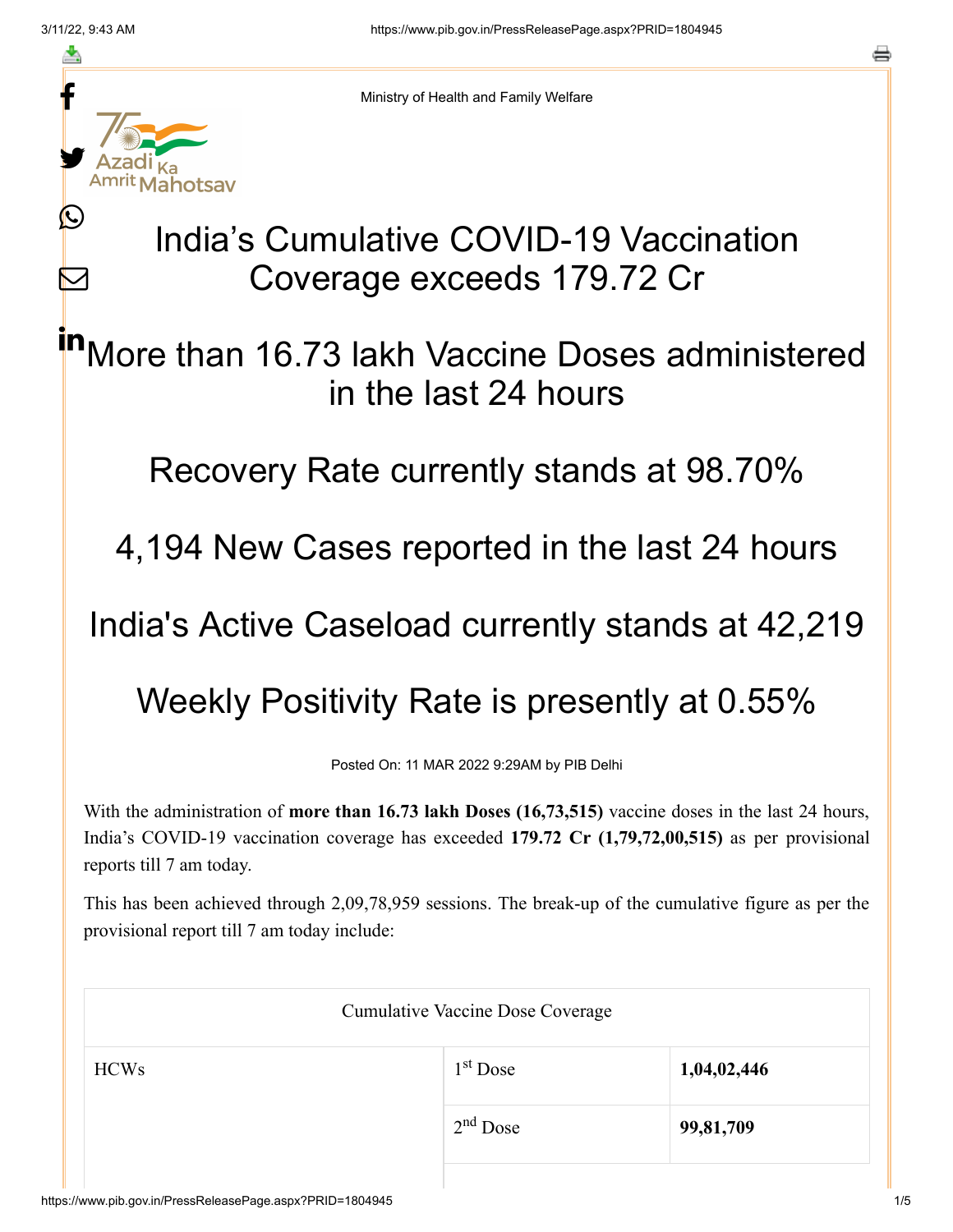| f<br>$\mathbf{\Omega}$<br>in |                        | <b>Precaution Dose</b> | 42,89,499       |
|------------------------------|------------------------|------------------------|-----------------|
|                              | <b>FLWs</b>            | $1st$ Dose             | 1,84,11,160     |
|                              |                        | $2nd$ Dose             | 1,74,72,193     |
|                              |                        | <b>Precaution Dose</b> | 64,98,866       |
|                              | Age Group 15-18 years  | 1 <sup>st</sup> Dose   | 5,57,21,363     |
|                              |                        | $2nd$ Dose             | 3,28,94,781     |
|                              | Age Group 18-44 years  | 1 <sup>st</sup> Dose   | 55, 30, 74, 873 |
|                              |                        | $2nd$ Dose             | 45, 33, 55, 953 |
|                              | Age Group 45-59 years  | $1st$ Dose             | 20, 24, 83, 437 |
|                              |                        | $2nd$ Dose             | 18,22,67,327    |
|                              | Over 60 years          | $1st$ Dose             | 12,65,62,922    |
|                              |                        | $2nd$ Dose             | 11,35,16,811    |
|                              |                        | <b>Precaution Dose</b> | 1,02,67,175     |
|                              | <b>Precaution Dose</b> |                        | 2,10,55,540     |
|                              | Total                  |                        | 1,79,72,00,515  |

**6,208** patients have recovered in the last 24 hours and the cumulative tally of recovered patients (since the beginning of the pandemic) is now at **4,24,26,328.**

Consequently, India's recovery rate stands at **98.70%.**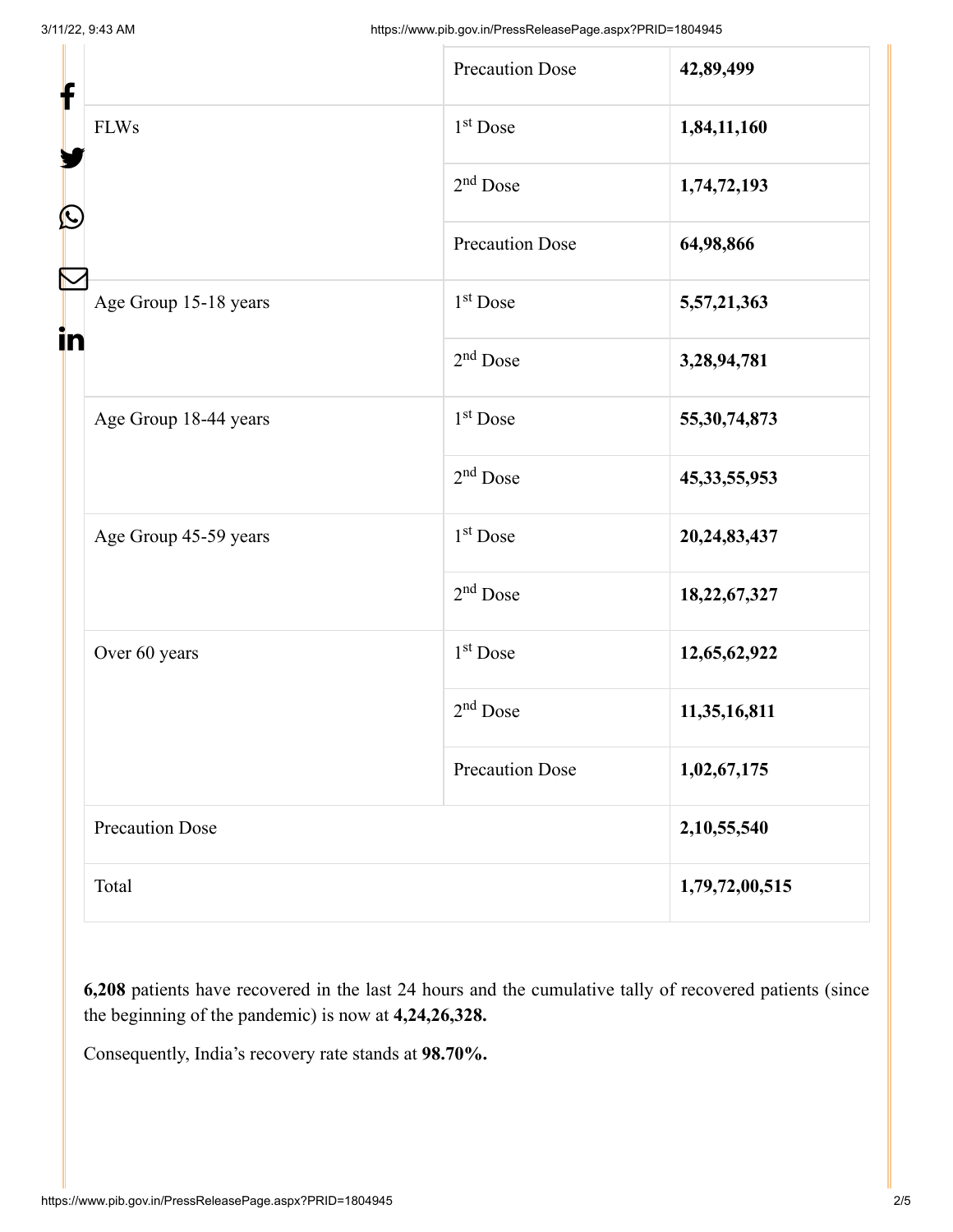

## **4,194 new cases** were reported in the last 24 hours.



India's Active Caseload is presently at **42,219.** Active cases constitute **0.10%** of the country's total Positive Cases**.**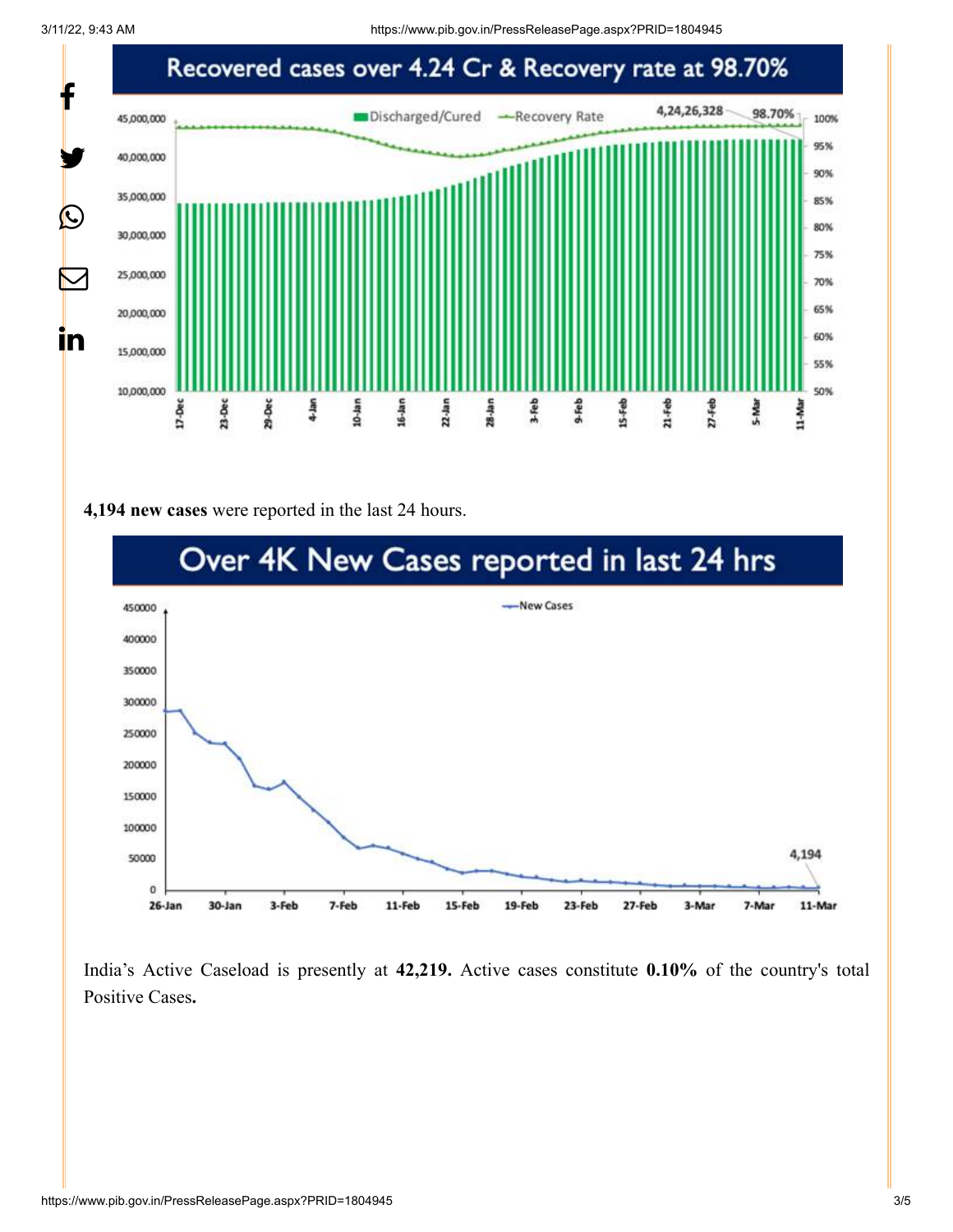3/11/22, 9:43 AM https://www.pib.gov.in/PressReleasePage.aspx?PRID=1804945



The testing capacity across the country continues to be expanded. The last 24 hours saw a total of **8,12,365** tests being conducted. India has so far conducted over **77.68 Cr (77,68,94,810**) cumulative tests.

While testing capacity has been enhanced across the country, **Weekly Positivity Rate** in the country currently **stands at 0.55%** and the **Daily Positivity rate is reported to be 0.52%.**